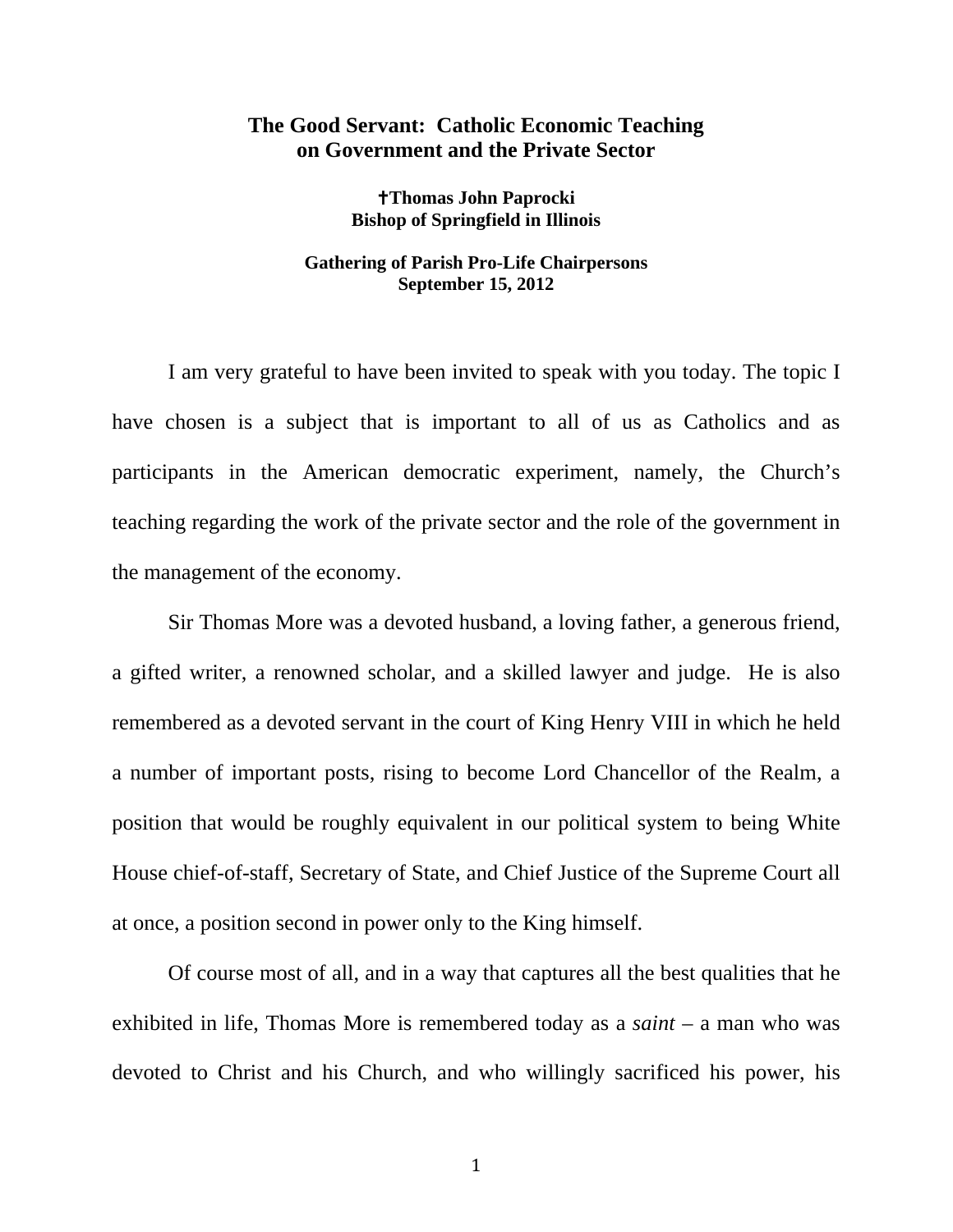wealth and security, and ultimately his life out of love for God. Because he would not accede to the Act of Supremacy declaring Henry to be the supreme head of the church in England or take the Oath of Supremacy, renouncing Rome's authority in ecclesial matters, More was beheaded on Tower Hill, July 6, 1535. As he stood on the scaffold before his execution, he briefly addressed the crowd gathered, telling them that he died "the King's good servant, but God's first."<sup>1</sup>

 In this simple phrase – "the King's good servant, but God's first" – St. Thomas More summarizes the call of Christian discipleship and the proper perspective we must all bring to our daily work – *to be God's servant first!* As such, in his life and in his death, St. Thomas More is a model for Christian engagement in the world. And this is precisely the vocation that most of us receive from God – to be *in* the world as the followers of Jesus Christ proclaiming the Good News – to be the leaven that makes the bread rise. There are, of course, people who have vocations that are not active in the world – monastic men and women in contemplative communities who "pray without ceasing."<sup>2</sup> While not *active* in the world in the temporal order, they are *engaged* with the world in the order of grace as they pray for the salvation of all humanity – men and women, living and dead. That is a special vocation for which we should all be grateful, one that bears witness to and reminds us of the *last things* – death, judgment, heaven and hell.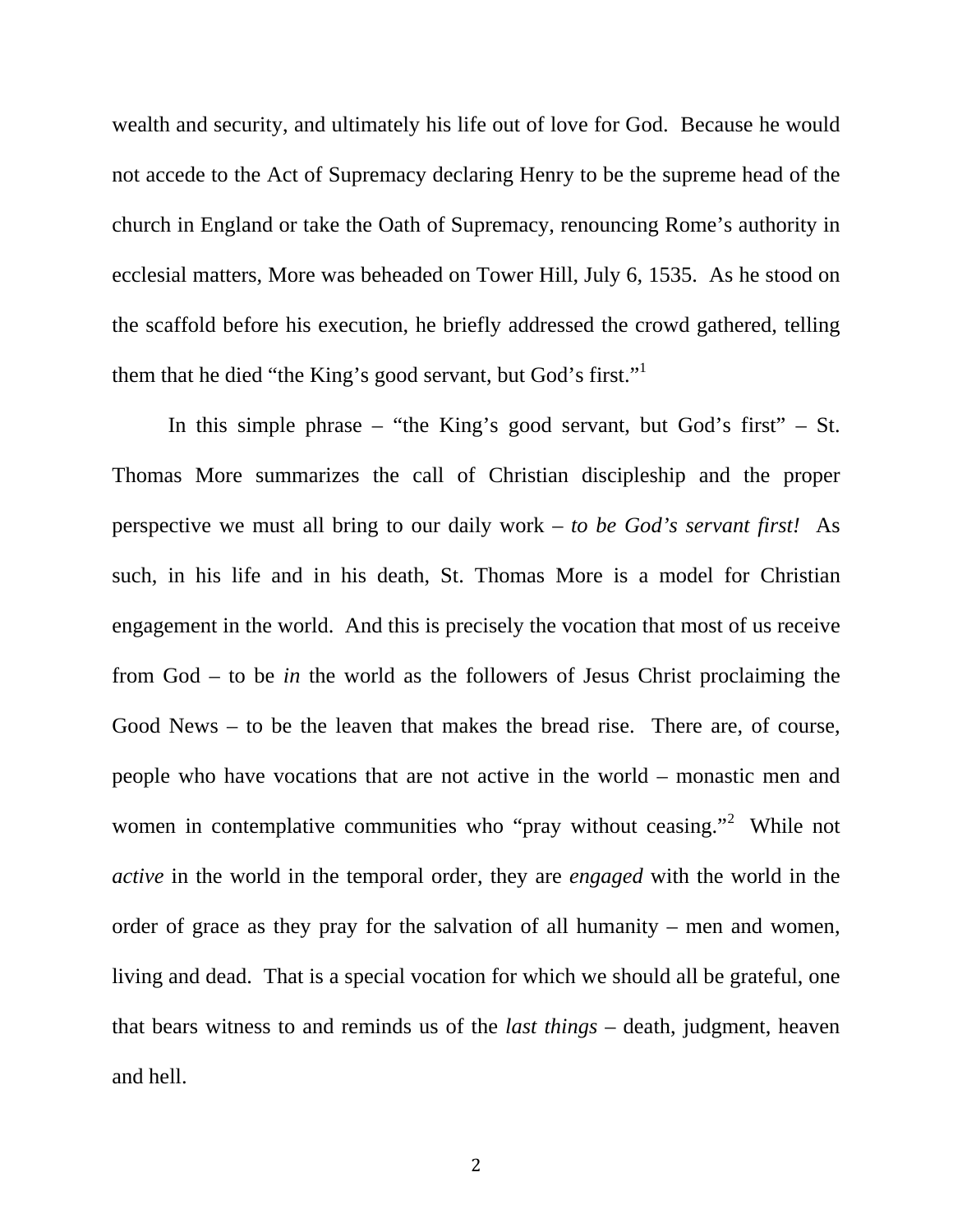Most of us, however, are called to be *in* the world – to address *present things*, even as we keep our eyes fixed on heaven. Specifically, as Christians and as citizens we are obliged to work for justice and promote the common good – an obligation that is especially meaningful in a democratic society like ours. To aid us in the exercise of this responsibility, the Church offers the faithful and all the peoples of the world her social magisterium – a body of papal, episcopal and conciliar texts that offer critical reflection on the economic, political, and cultural problems of the day. The documents that make up Catholic social teaching address a wide array of topics including the rights of workers and the plight of the poor and working classes; the nature of property and the responsibility of capital and the need to regulate markets; the nature of family as the foundational structure upon which all society is based and the need to protect the family in law; the challenges posed by globalization, the role of international bodies, and the need to work for peaceful solutions to conflicts between nation-states; the injustice of abortion – the legal slaughter of the innocent – and other threats to human life posed by euthanasia and capital punishment; and the immorality of racial and ethnic discrimination and the proper treatment of immigrants and refugees.

 In speaking of "Catholic social teaching," it is important to distinguish between those aspects of the teaching that are *binding principles* and those that are *prudential judgments*. Principles are binding insofar as they must be held by the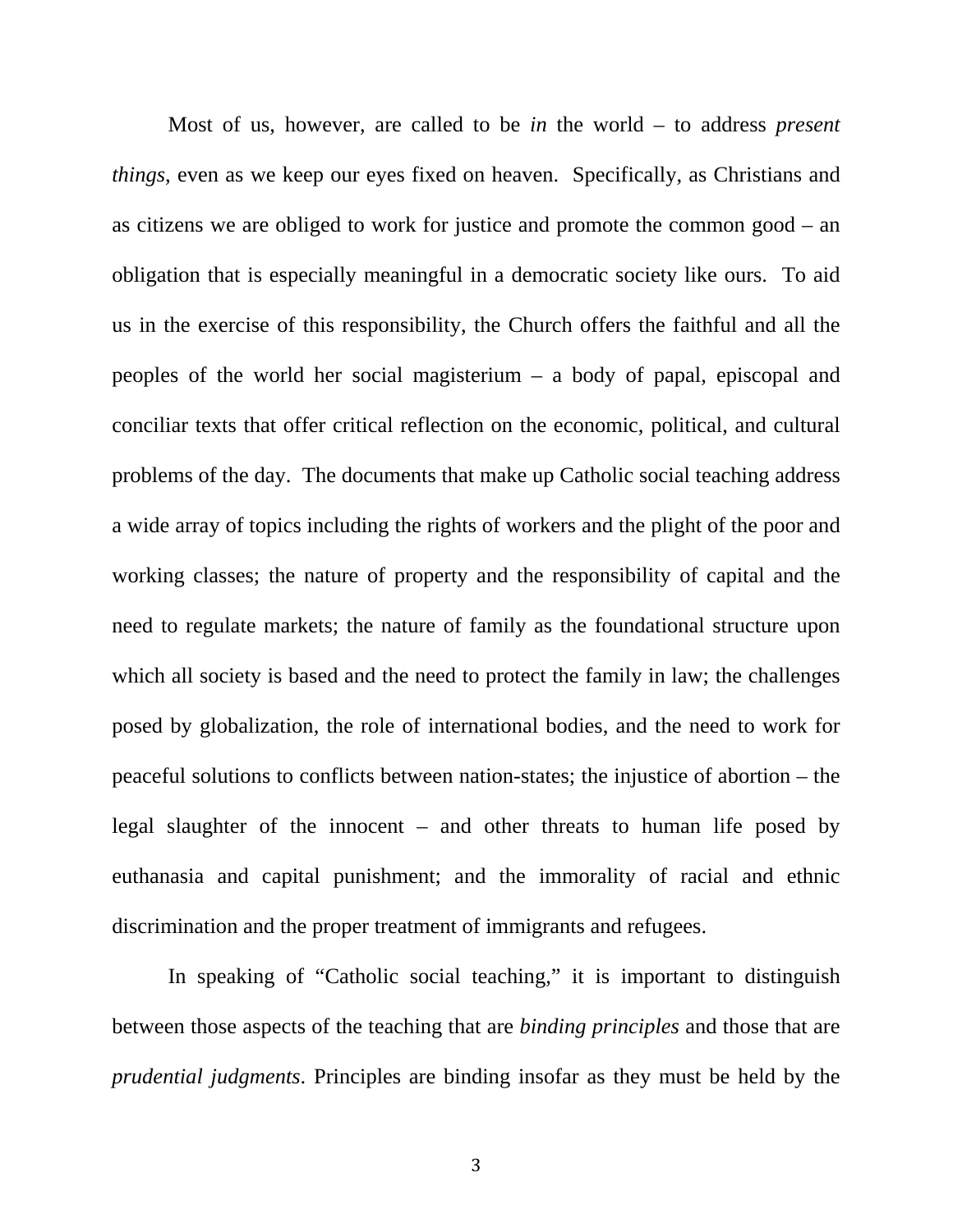faithful for the sake of salvation. Prudential judgments involve the reasoned application of these principles that allow for considerable latitude and discretion, such that a mistaken but innocent judgment about the best way or method to achieve a moral end does not necessarily jeopardize one's eternal salvation. Statements of Popes and bishops on policy, legislation, and other situational applications of principles provide guidance to the faithful, but they are not binding. Note, however, that the distinctions between binding principles and prudential judgments are not always clear and absolute. For example, statements that address policies and practices that involve infallible moral teaching – such as abortion, euthanasia and marriage – are binding because they cannot be separated from these infallible principles. $3$ 

 This distinction was made by the Catholic Bishops of the United States in their pastoral letter, *Economic Justice for All*, which explicitly used and defined "prudential judgment" in the area of applying Catholic social teaching to concrete situations.<sup>4</sup> Along these lines, the Congregation for the Doctrine of the Faith in 2002 issued a *Doctrinal Note on Some Questions Regarding the Participation of Catholics in Political Life*, which states, "Christian Faith has never presumed to impose a rigid framework on social and political questions, conscious that the historical dimension requires men and women to live in imperfect situations, which are also susceptible to rapid change."<sup>5</sup>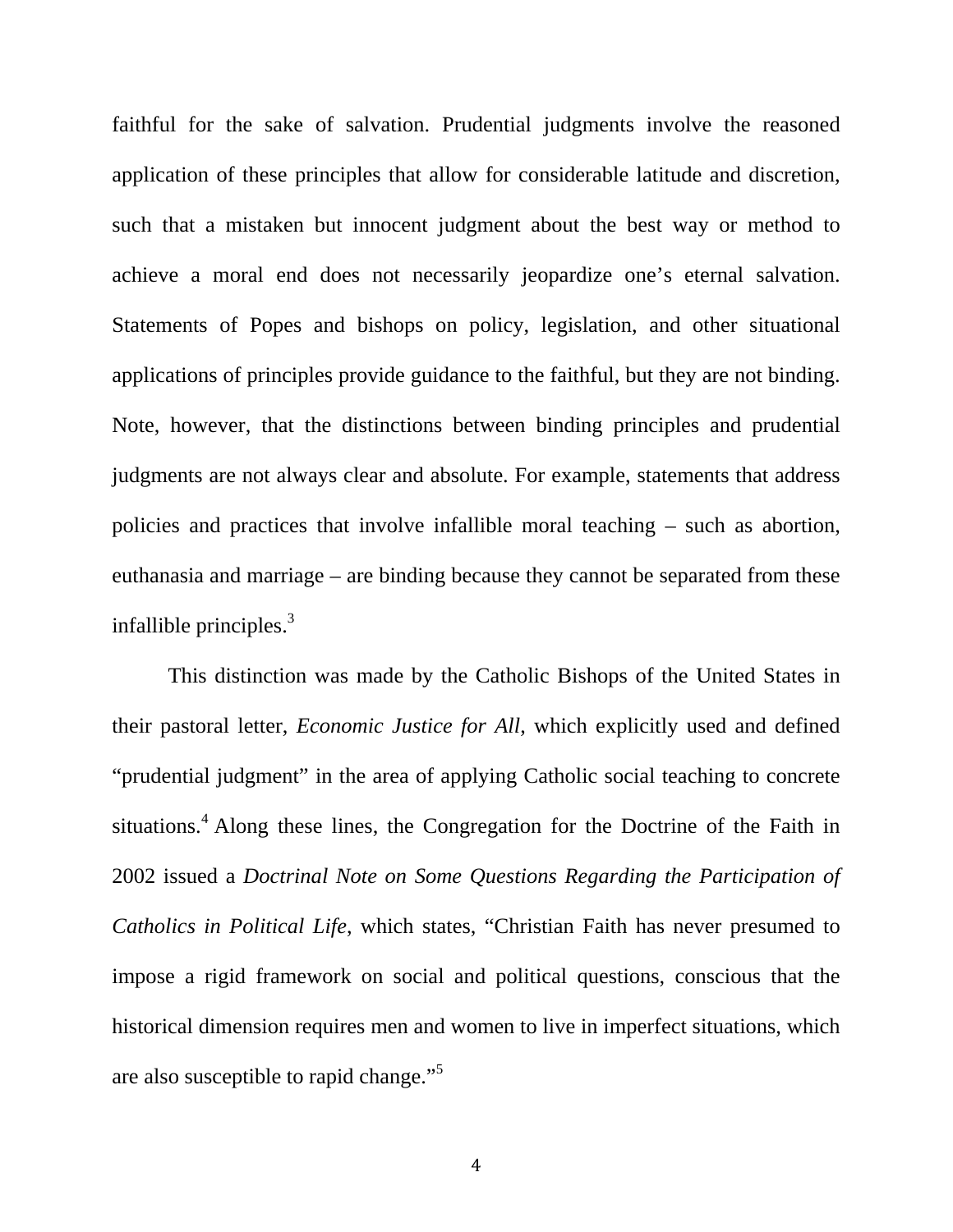Similarly, the Pontifical Council for Justice and Peace in 2005 published a *Compendium of the Social Doctrine of the Church*, in which it addressed the question of prudential judgments, saying, "When reality is the subject of careful attention and proper interpretation, concrete and effective choices can be made. However, an *absolute value* must *never* be attributed to these choices because no problem can be solved once and for all."<sup>6</sup>

 The United States Conference of Catholic Bishops reaffirmed this careful distinction between principles and their prudential application in their 2007 document, *Forming Consciences for Faithful Citizenship: A Call to Political Responsibility from the Catholic Bishops of the United States*. 7 In practice, however, the distinction is not always readily apparent to the reader of such statements.

This can be seen, for example, in the recent letters of Bishops Stephen E. Blaire of Stockton, California, and Richard E. Pates of Des Moines, Iowa, chairmen of the United States Conference of Catholic Bishops Committee on Domestic Justice and Human Development and the Committee on International Justice and Peace, respectively, urging Congress to resist proposed cuts in hunger and nutrition programs. In their April 16, 2012 letter to the Chairmen of the Senate Appropriations Subcommittee for Agriculture, Rural Development Food and Drug Administration, and Related Agencies, Bishops Blaire and Pates wrote, "A central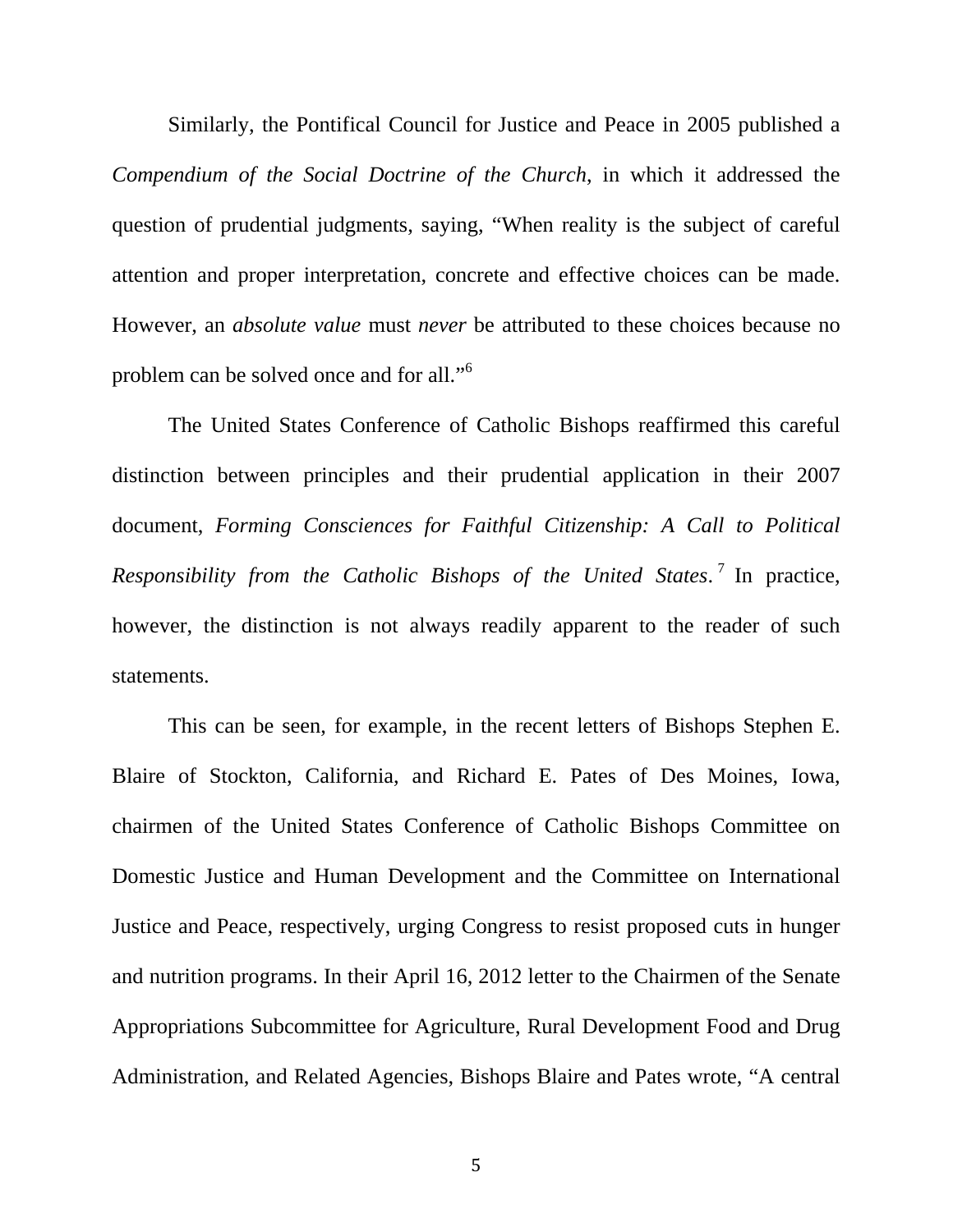moral measure of any budget proposal is how it affects 'the least of these' (Matthew 25)." Here, quoting the Gospel of Matthew, chapter 25, the Bishops were stating a binding principle of the divine moral law as taught by Christ himself, that is, whether or not we fed the hungry during our lifetime will be one of the criteria by which we are judged at the Last Judgment. Later in the letter they say, "The Supplemental Nutrition Assistance Program (formerly food stamps), received a \$2 billion cut made to the reserve fund in the 2010 child nutrition bill. Restoration of funding is necessary as families continue to struggle with joblessness and poverty." Here, they are not speaking of necessity in the sense that voting for this program would be necessary for salvation. They are simply making a prudential judgment that this program is a necessary practical means to feed the hungry. However, reasonable minds can come to different conclusions about more effective ways to alleviate hunger.<sup>8</sup>

Because this body of Catholic social teaching stretches well over a hundred years – from the Industrial Revolution to the Information Age, from Leo XIII to Benedict XVI – it has sought to help the world confront new problems that have arisen as history unfolds. Thus, over the decades, different documents in different times have emphasized one or another aspect of this teaching – a teaching that has developed in light of "the signs of the times." However, the principles that underlie the social magisterium have not changed in that these principles are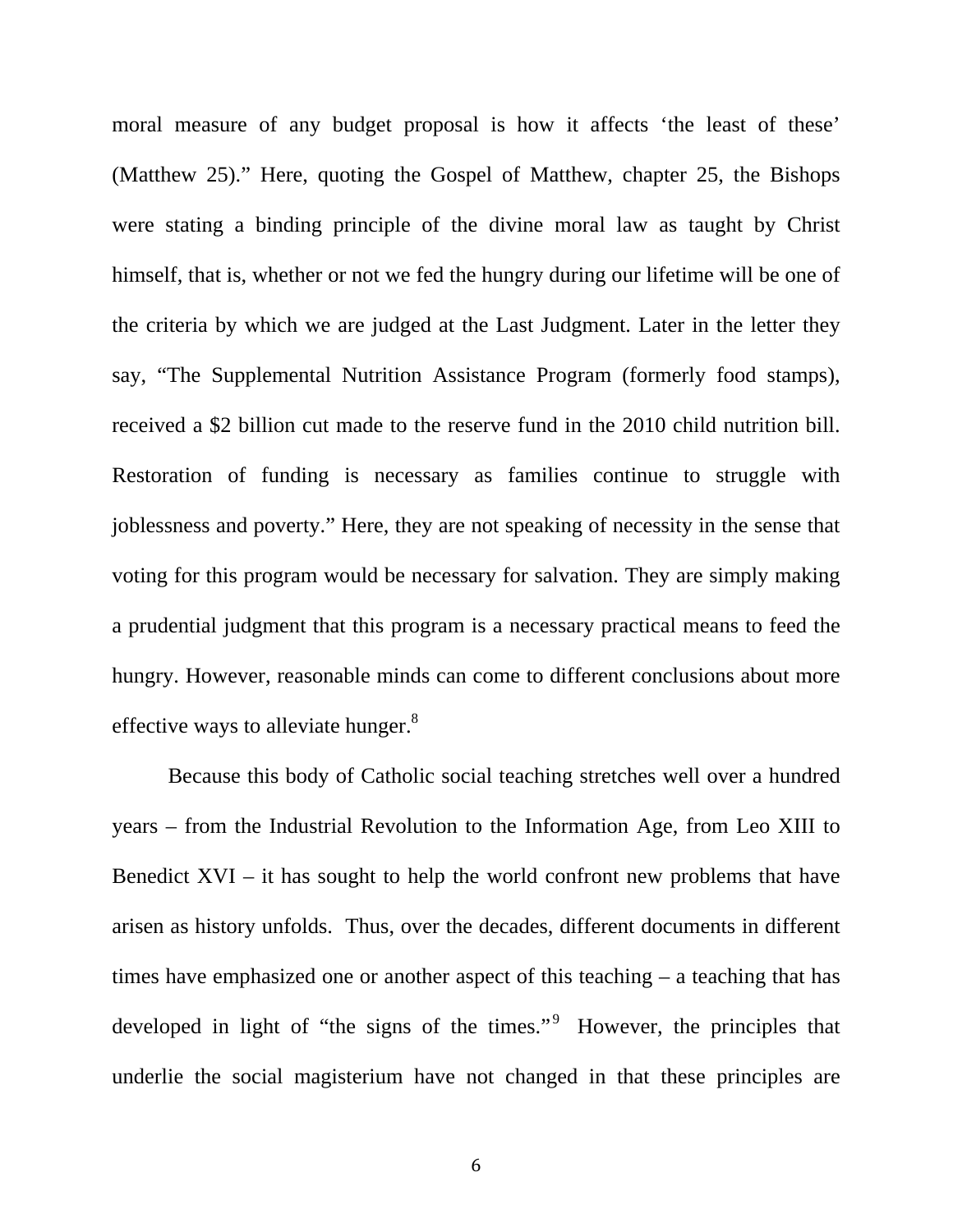derived from both the natural moral law and the Gospel which reveals the Eternal Word of God, Jesus Christ, who is "the same yesterday, today, and forever."<sup>10</sup> Thus, the development that has occurred is genuinely that – a *development* and not a contradiction – the organic process of growth that takes place in nature in the life of any organism without the loss of identity (e.g. acorn, sapling, oak tree), and not the mechanical process of annihilation and substitution in which one identity is abandoned for another (e.g. replacing one's old car with a new automobile). Accordingly, it is appropriate to understand the Church's social magisterium as constituting "a single teaching, consistent and at the same time ever new"; not a "closed system" but a "dynamic faithfulness to a light received."<sup>11</sup>

 The principles set forth in Catholic social teaching are principles that the Church believes *must* be embodied in the laws, structures, and policies that govern social life, including the economic dimension of that life. Examples of binding principles that obligate the Catholic faithful are:

- 1. The pursuit of the common good in a spirit of service.
- 2. The development of justice with particular attention to the situations of poverty and suffering.
- 3. Respect for the autonomy of earthly realities.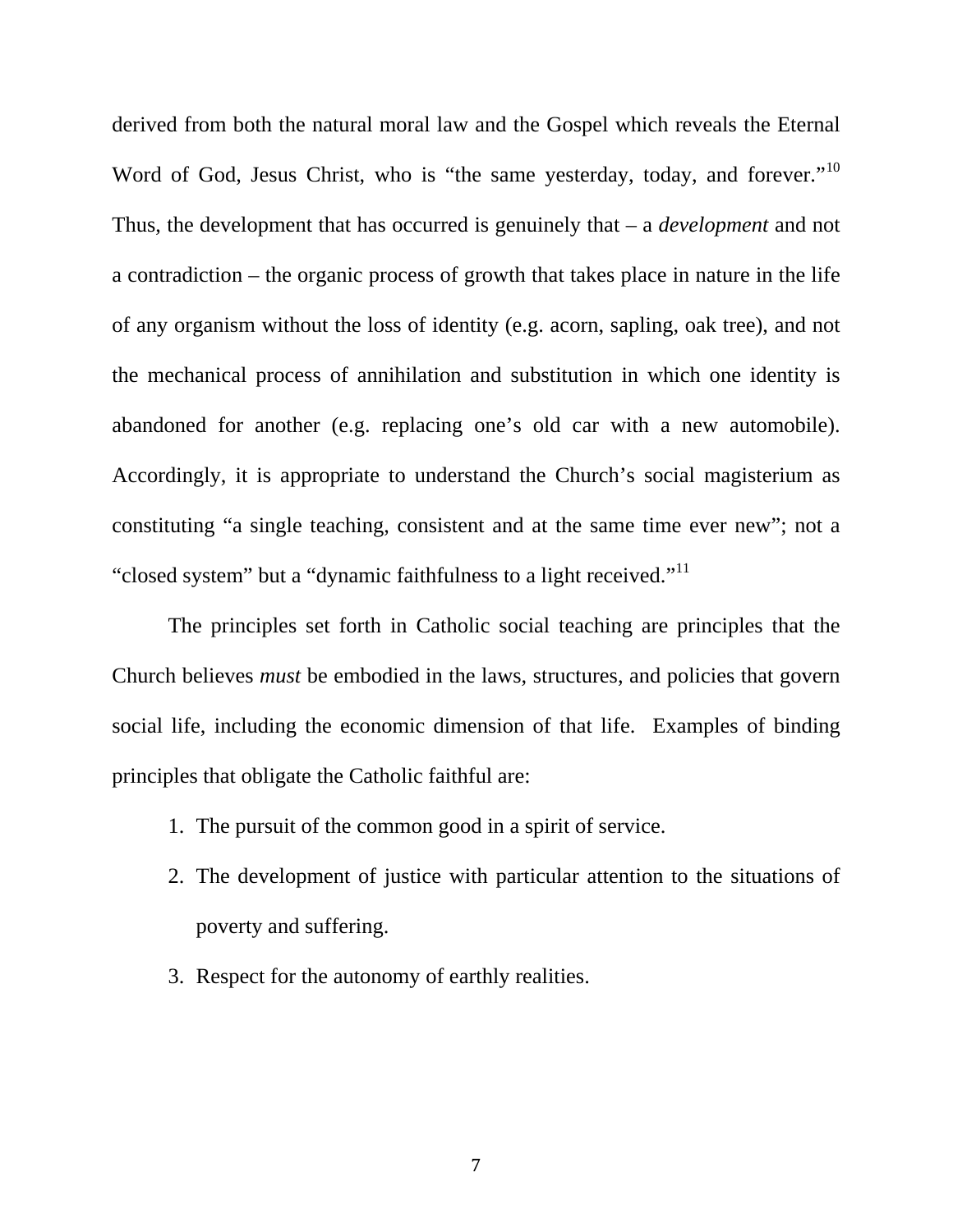4. The principle of subsidiarity (that is, matters ought to be handled by the smallest, lowest, or least centralized competent authority, with a higher authority intervening only when its help [*subsidium*] is needed).

5. The promotion of dialogue and peace in the context of solidarity.<sup>12</sup>

To these five principles could be added a sixth that is implicit in all of them, namely, the principle of the intrinsic dignity or worth of every human being.<sup>13</sup>

Catholic social teaching, however, does not specify *how* these principles are to be embodied. That is, it does not mandate the means – the specific laws, structures, and policies – through which justice and the common good are to be brought about.

For example, the Church is indifferent to the specific form of government – a democracy, an aristocracy, or a monarchy – that a particular people wishes to adopt. The Church recognizes that the choice of a regime will depend upon the "circumstances which vary in different times and in different places"<sup>14</sup> and so insists that "the choice of government and the method of selecting leaders [be] left to the free will of citizens."<sup>15</sup> Regardless of the specific form of government adopted, however, the Church teaches that what is essential as a *matter of principle* is that the institutions of the State are conformed to "right reason and the natural law,"<sup>16</sup> that the State recognizes "the basic rights of person and family"<sup>17</sup> and works to advance the common good and not be to "the advantage of a certain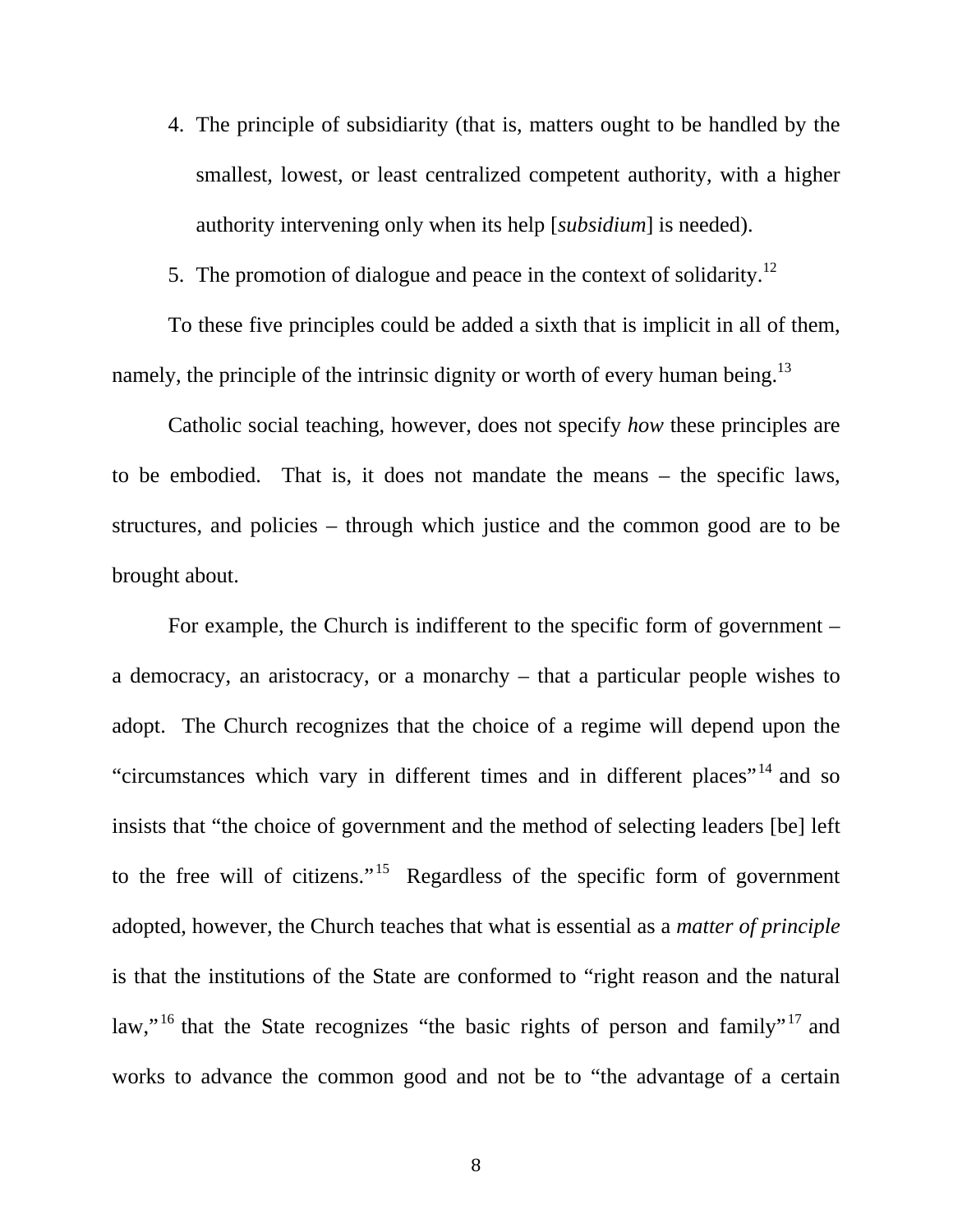faction or the rulers themselves." 18 Nevertheless, as a *matter of prudential judgment,* Catholic social teaching favors democratic forms of government that afford all citizens "the chance to participate freely and actively" in choosing their leaders, <sup>19</sup> since democracy tends to reflect "a keener awareness of human dignity."<sup>20</sup> Still, democracy is by no means a guarantee of a political order that satisfies the demands of justice, and in fact some democratic governments – like our own – sometimes seek to legitimize that which is inherently unjust and immoral, as in the case of laws that create and subsidize a "right" to abortion.<sup>21</sup>

 Catholic social teaching, then, is not a blueprint for the organization of society or a detailed platform for social reform. Indeed, in her social doctrine the Church announces that she "has no models to present"<sup>22</sup>; she "does not have technical solutions to offer."<sup>23</sup> Instead, within the principles of morality that Catholic social teaching makes clear, it belongs to the laity "to take the initiative freely and to infuse a Christian spirit into the mentality, customs, laws, and structures of the community in which they live." $24$ 

 The same is true with respect to Catholic teaching on the economy. The precise role of the State in the economy – the manner in which both economic activity is to be regulated and those who are unemployed or unable to provide for themselves are to be cared for  $-$  is a question of prudential judgment that different societies will answer in different ways at different times, depending upon the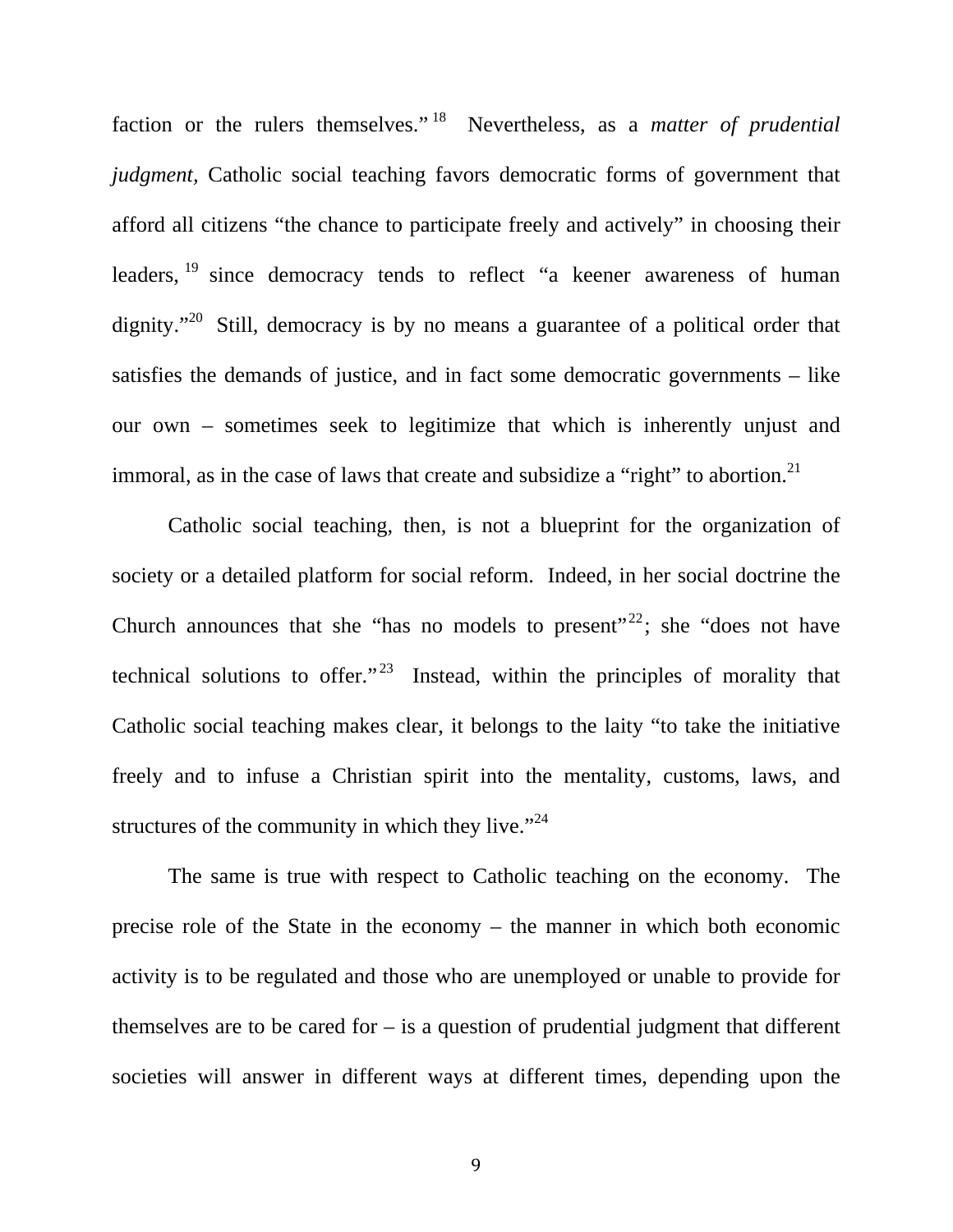culture and the circumstances of the day. What is not a matter of prudential judgment is the principle at the heart of Catholic social teaching on the economy – that the human person is the source, center and purpose of all economic life<sup>25</sup> such that the economy is not an end in itself but has only an instrumental value – to uphold the dignity of the human person and aid in human flourishing, that is, in his or her integral development.26

 This idea is given greater clarity in the form of second-order principles found in Church's social magisterium: in the *right to private property* and the *universal destination of goods*; in the *dignity of work* and *the rights of workers*; in the *principle of solidarity* – "a firm and persevering determination to commit oneself to the common good,"<sup>27</sup> a "sense of responsibility on the part of everyone with regard to everyone"<sup>28</sup> from which we derive the preferential option for the poor;29 and in the *principle of subsidiarity* – a principle that "fosters freedom and participation through the assumption of responsibility, $\cdot^{30}$  a principle that restricts transfers to higher levels of authority "functions which can be performed and provided for by lesser and subordinate bodies."31 Still, the idea that animates the entire body of Catholic teaching on economic life, the idea that every economic and political order must strive to possess, is the dignity of the human person as a creature made in the image and likeness of God. Because every human being is a *person* – a being in relation who is radically connected to every other human being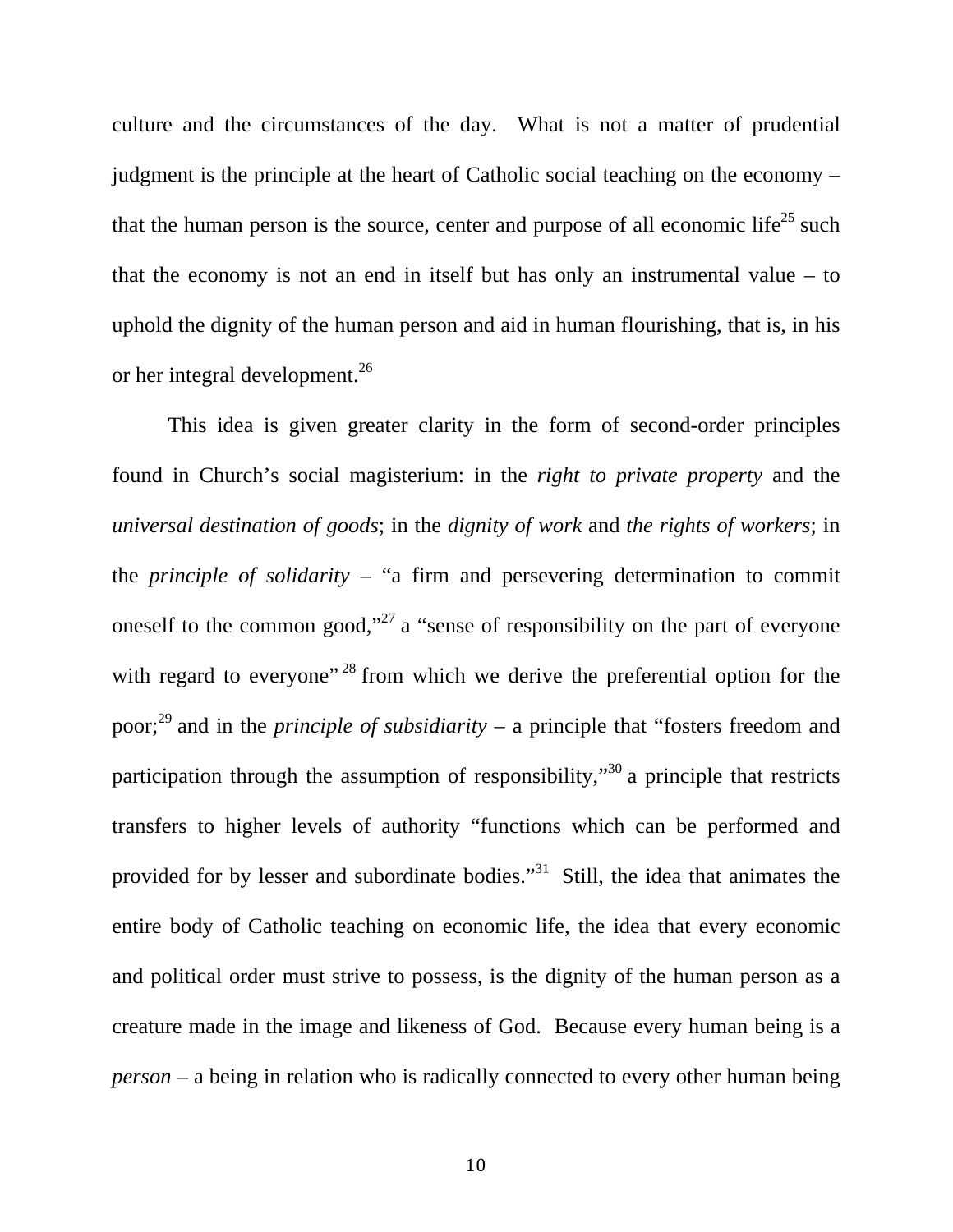with whom he or she shares the same earth – the political-economic order must be organized in a way that respects human freedom and preserves human dignity. This sometimes calls for enhancing the market and competition, and at other times intervening in the market either to answer a need that the market cannot meet or to prohibit a certain kind of transaction that should never occur. It sometimes calls for various forms of social assistance to help those in need and at other times for policies that push individuals to take responsibility for their lives and to seek a measure of economic independence. Seen in its totality the Church's social teaching is *both/and* not *either/or*. So it is not a question of choosing *either* the private sector *or* governmental involvement, but of *both* the private sector *and* the government working together in their appropriate spheres. The word "catholic" means "universal," and as such the Catholic approach to matters is to seek inclusion rather than exclusion of views, options, methods and persons.

 This way of looking at things is helpful to keep in mind in the context of our current election campaigns. Paul Ryan is a native son of Wisconsin and a Catholic who is seeking national office as Mitt Romney's vice presidential running mate. Ryan is only the ninth Catholic to be on the presidential ticket of either major party – a rare distinction that he shares with his counterpart, Joe Biden.  $32$  Mr. Ryan rose to prominence in national politics representing Wisconsin's  $1<sup>st</sup>$  Congressional District since being elected in 1998, and serving as chairman of the House Budget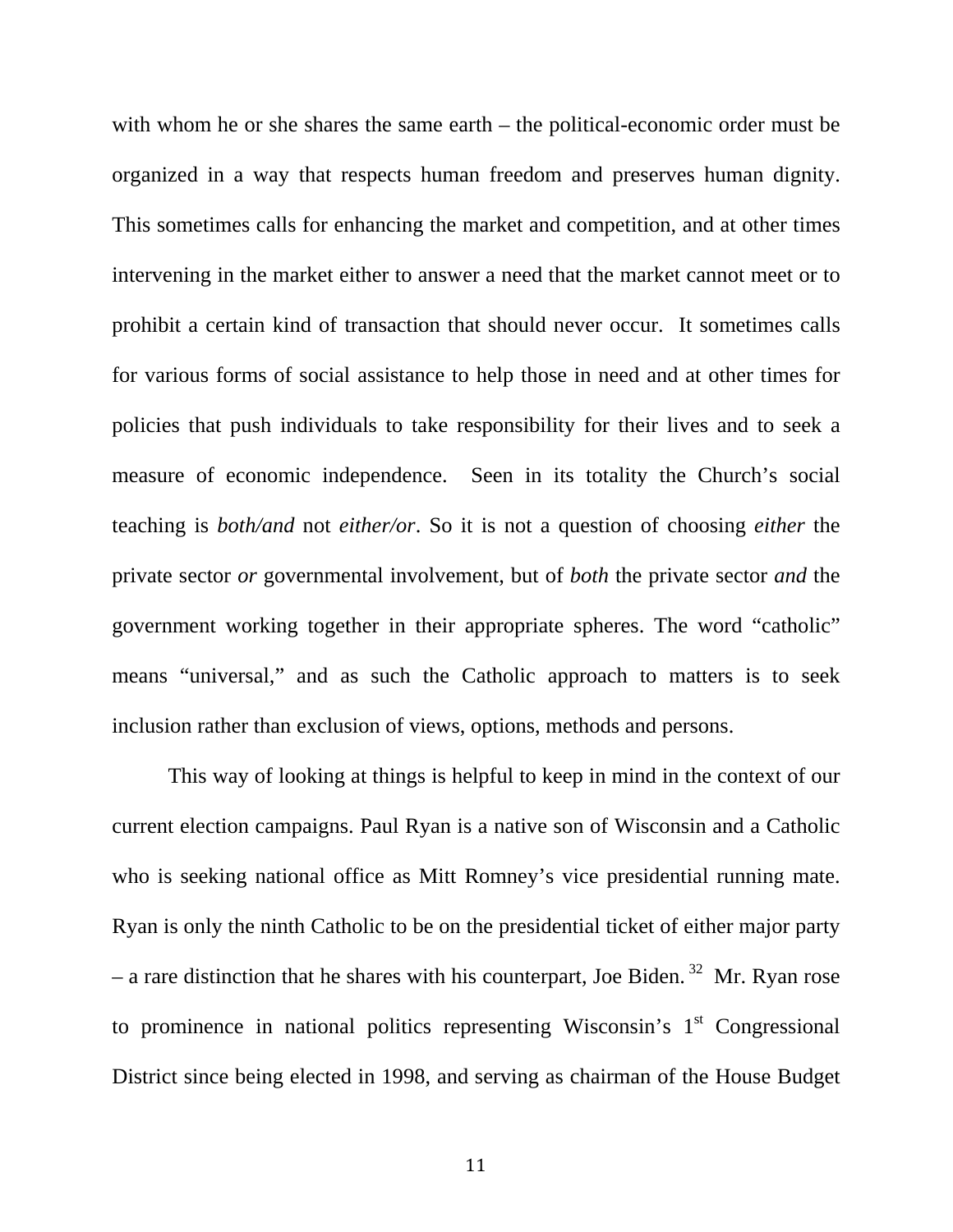Committee. Ryan also served as a member of President Obama's National Commission on Fiscal Responsibility and Reform – the so-called Simpson-Bowles Commission – that was charged with examining the nation's ability to meet its growing debt obligations across the budget (defense spending, discretionary spending, and entitlements such as Medicare/Medicaid and Social Security) and to make recommendations to achieve fiscal sustainability over the long run.<sup>33</sup>

 Suffice it to say that Mr. Ryan has thoroughly studied the nation's budget and is as knowledgeable about the now looming fiscal crisis as any public official from either party – a point conceded by some leading Democrats.<sup>34</sup> In light of our discussion it is also worth noting that Mr. Ryan has expressly defended the budget he has put forth as an attempt to apply the "enduring principles [of Catholic social teaching] to the urgent social problems of our time."<sup>35</sup>

 The budget proposal that Mr. Ryan put forth, the so-called "Ryan Budget" is a lengthy document, but let me summarize some of its distinguishing features.<sup>36</sup> With respect to Medicare, Mr. Ryan's budget proposal provides that people 55 years and older will enjoy traditional Medicare without change. Those younger than 55 will receive a government voucher of \$8000 (less for the wealthiest 8% of the population) adjusted for inflation that they can then use to purchase health insurance. Also, starting in 2020 the age of eligibility for Medicare will be extended by two months each year until it reaches 67. With respect to Medicaid,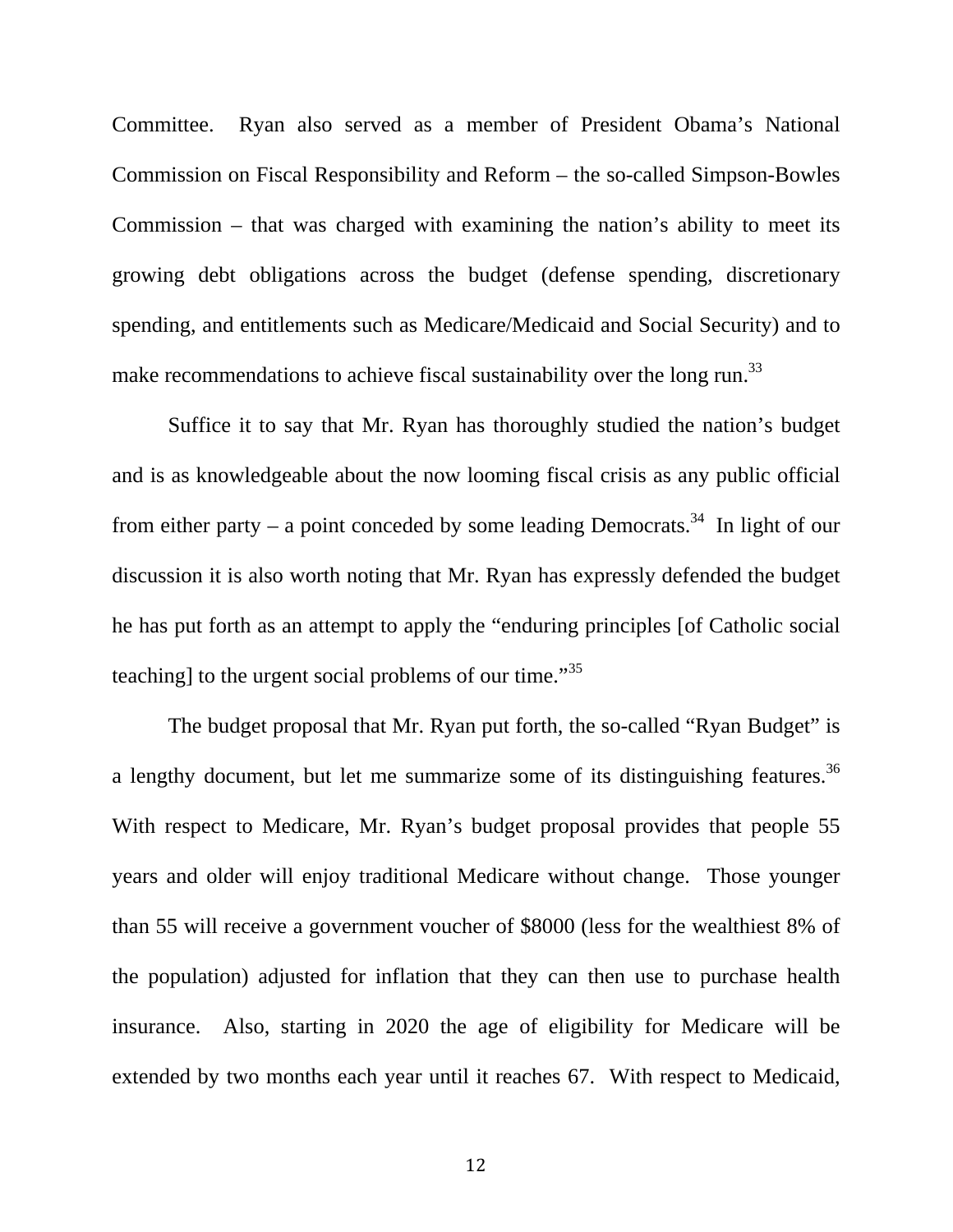instead of the federal government requiring certain features, the federal government's share of Medicaid will be provided to the states in the form of block grants, giving the states flexibility to allocate these monies in light of their specific demographics and economic circumstances. The budget also proposes changes in SNAP, the Supplemental Nutrition Assistance Program formerly known as "food stamps" which has grown from \$18 billion in 2001 to \$80 billion today, a growth attributed not so much to the recession (since the number of recipients grew even during times of economic growth) as to a perverse structural incentive under which state governments receive federal dollars in proportion to the number of people enrolled in the program. The Ryan budget proposes eliminating fraud and waste that plague the program and instead emphasizing job training and education, on the model of the welfare reform enacted by Congress in 1996. Finally, the proposal warns of drastic cuts to the defense budget under the Budget Control Act – nearly half a trillion dollars over ten years – that the administration has proposed in order to generate some deficit reduction. The Ryan budget fears that such cuts would jeopardize the country's interests abroad thereby threatening American economic security, and so proposes restoring about half the funding cut by the administration.

 To be clear, there may be many sound policy reasons to reject the budget Mr. Ryan has proposed, or certain aspects of it, but I leave that to the judgment of

13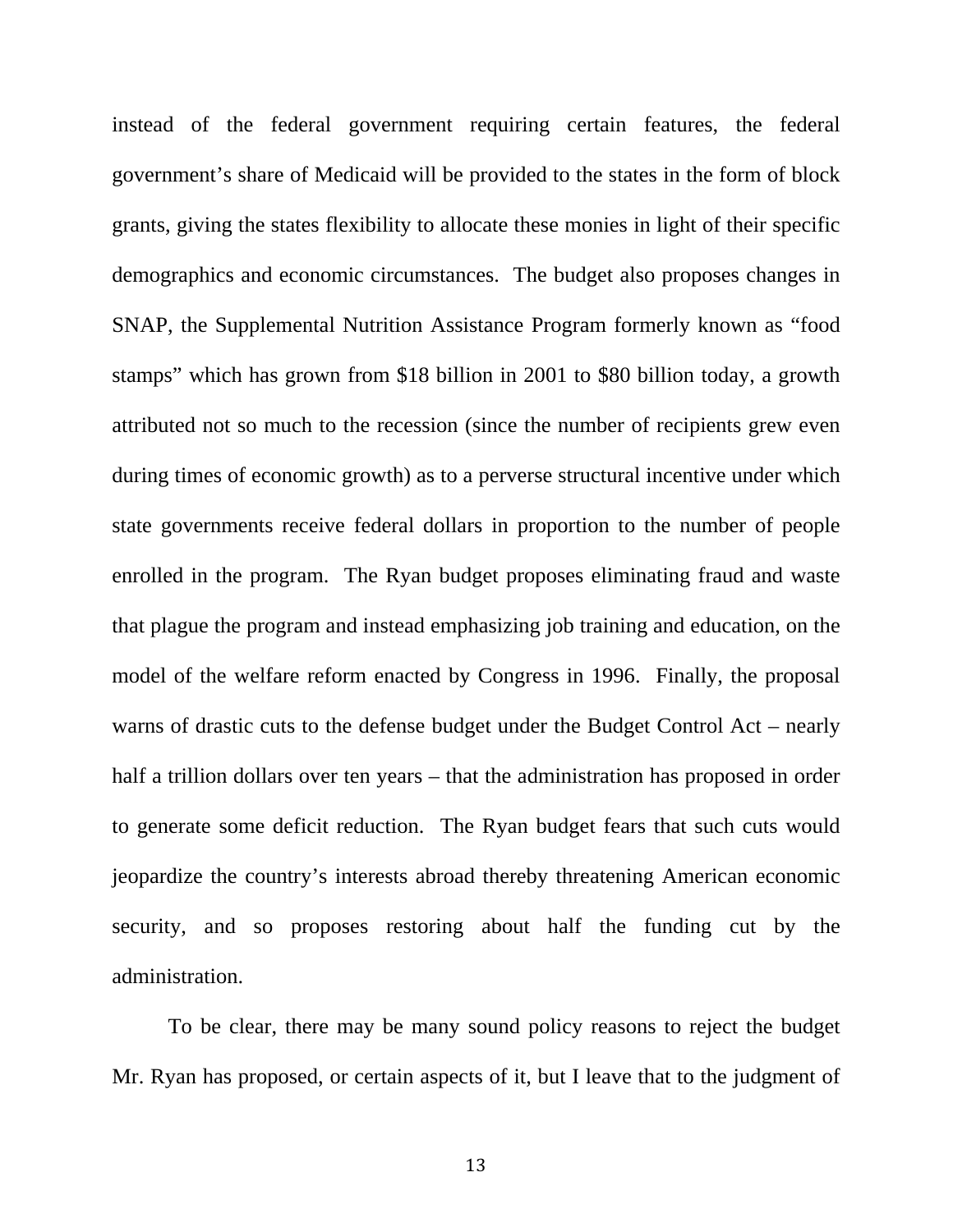others. It is, however, incorrect to reject the Ryan budget out of hand as not in keeping with the Church's teaching on the economy and the role of government. While not all-encompassing, Catholic social teaching is broad enough to include a variety of approaches to these complex issues most of which are, as I have said, a matter of prudential judgment, about which reasonable people – including reasonable Catholics – can disagree.

 Put another way, with respect to the role of the government in the regulation of the economy and care for the disadvantaged, Catholic social teaching does not propose a moral binary: either a centralized, administrative welfare-state or a laissez faire economy; either, on the one hand a government that occupies a dominant role in the provision of healthcare, the regulation of manufacturing, finance and agriculture, and the enjoyment a dignified life by those left behind by the market or, on the other hand, a government that has no role to play in the management of these affairs. In responding to the challenges of social life, Catholic social teaching is not *either/or* but *both/and*. It does not dictate one approach or the other. Rather, within the limits established by its foundational principle, Catholic social teaching allows for the formulation of creative solutions to address problems of poverty, unemployment, healthcare, and financial and industrial regulation. Given this fact, Congressman Ryan is undoubtedly correct in asserting that the preferential option for the poor, which is a central tenet in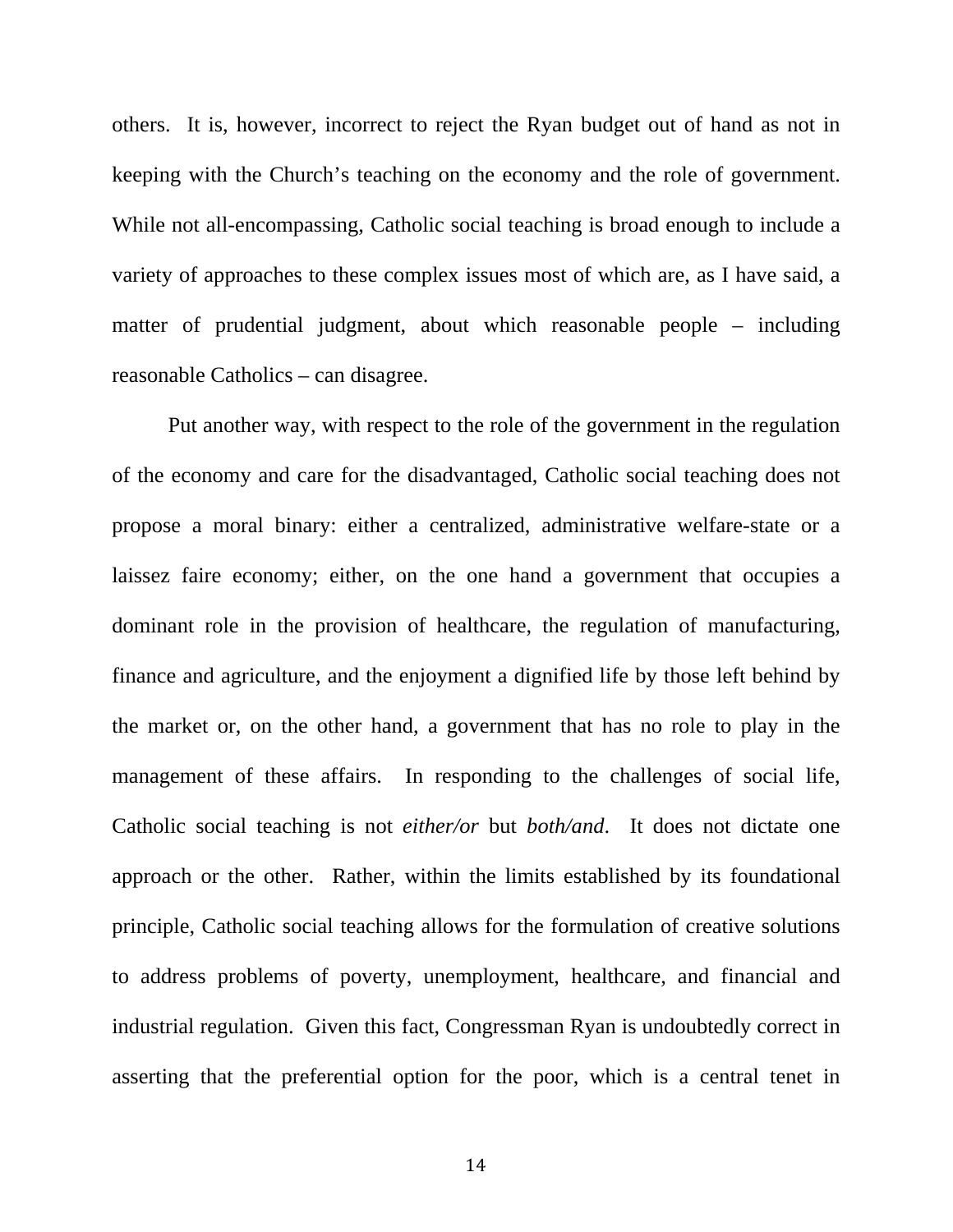Catholic social teaching, does not entail "a preferential option for big government."<sup>37</sup>

 Not surprisingly, Mr. Ryan has drawn the attention of a number of fellow Catholics, some of whom have criticized his proposed budget as not in keeping with the Church's social magisterium. I believe that these critics fail to appreciate the capacious nature of the tradition, that they have read the tradition in far too narrow a fashion, a point that can be seen in their selective invocation of passages from various church documents.

 For example, just prior to the time that Mr. Ryan delivered a lecture on the proposed budget and Catholic social teaching at Georgetown University,<sup>38</sup> a group of Georgetown faculty wrote a letter to Ryan accusing him of "profoundly misreading Church teaching."39 The letter warns that the proposed budget will "decimate[] food programs for struggling families" and "radically weaken[] protections for the elderly and sick" while "giv[ing] more tax breaks to the wealthiest few."<sup>40</sup> They claim that in the name of subsidiarity Mr. Ryan seeks to "dismantle government programs and leave the poor to their own devices." And in what Catholic writer George Weigel (Pope John Paul II's biographer) has rightly described as a fit of academic snobbery, $41$  the authors of the Georgetown faculty letter recommend that Mr. Ryan consult the Vatican's *Compendium on the Social Doctrine of the Church*, a copy of which they include with the letter.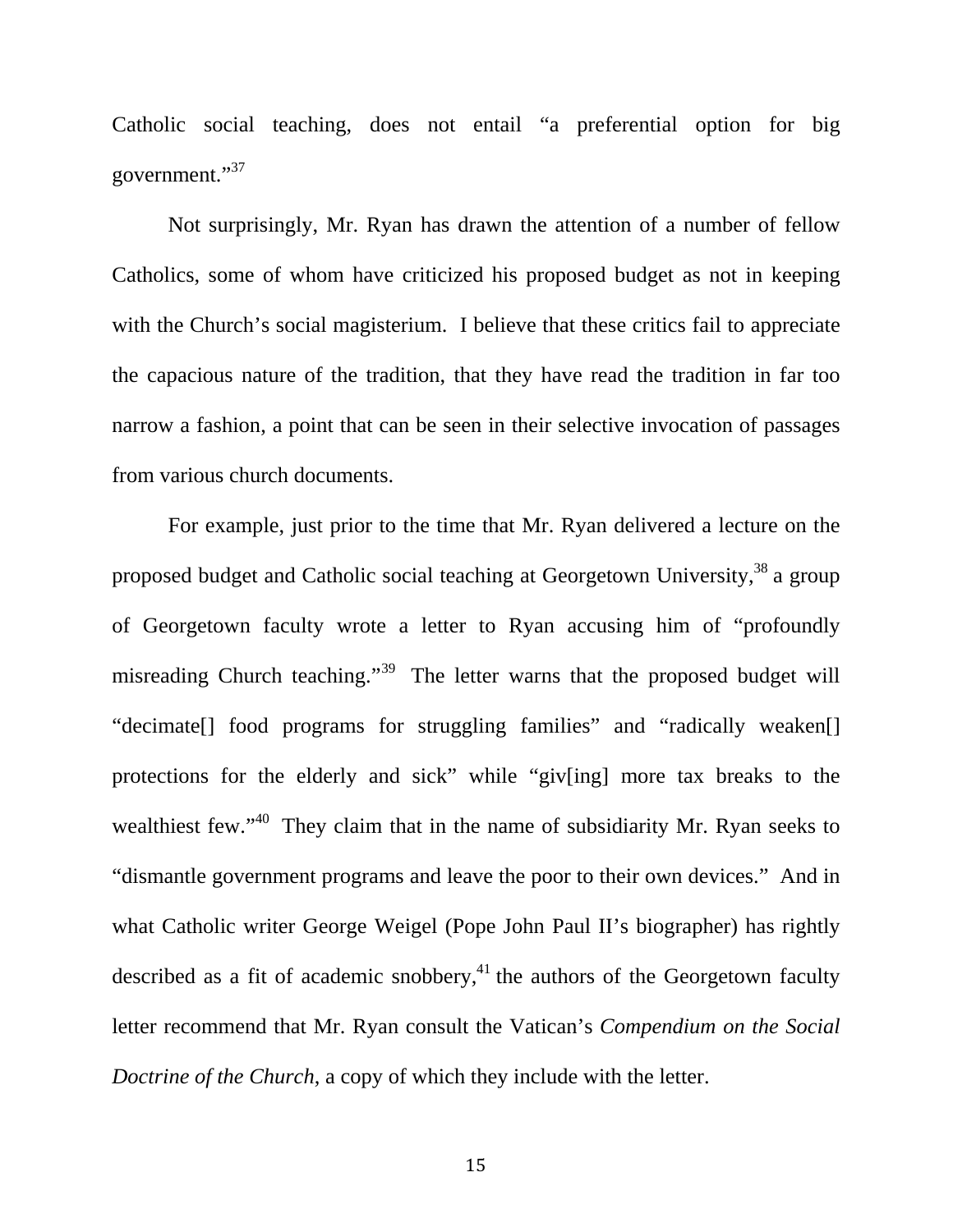The *Compendium* is an important and readily accessible resource for anyone who hopes to know the mind of the Church as it relates to economic affairs, concern for the poor, and government intervention. Unfortunately for the authors of the Georgetown letter, the *Compendium* does not provide the sort of blistering refutation of the Ryan budget that they suppose. Instead, it reflects the Church's sober appreciation for the complexity of these matters – the *both/and* approach that calls for the exercise of prudential judgment that I highlighted a moment before. First, as George Weigel notes "[t]here is no . . . direct line from the principles of Catholic social doctrine to judgments on the levels of WIC funding, food stamp funding, or Pell grant funding, three issues on which the Georgetown faculty claims moral certainty."<sup>42</sup> These are again, matters of prudential judgment. Moreover, the *Compendium* says that the action of the government must be inspired by both subsidiarity – without which the social order would "degenerate into a 'Welfare State'" – and solidarity – so as to discourage "forms of selfcentered localism."43 It says that "[i]t is necessary for the market and the State to act in concert, one with the other, and to complement each other mutually" and that when the State makes "direct interventions" in the market these should be "only for the length of time strictly necessary."44 The *Compendium* further states that public authorities should "seek conditions that encourage the development of individual capacities of initiative, autonomy and personal responsibility in citizens" warning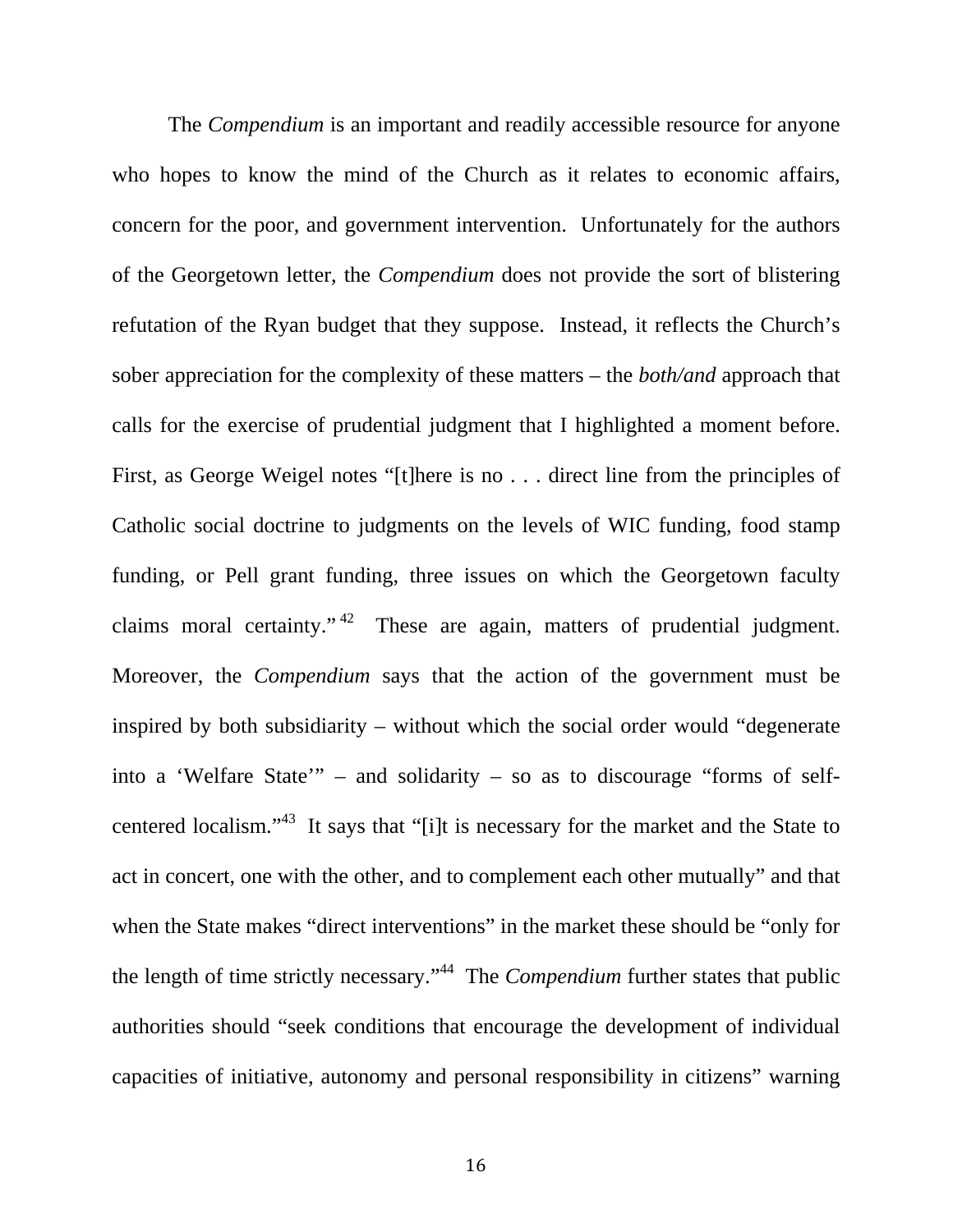that "a direct intervention that is too extensive ends up depriving citizens of responsibility and creates excessive growth in public agencies guided more by bureaucratic logic than by the goal of satisfying the needs of the person."45 In seeking to limit government intervention, while caring for the needs of the poor and encouraging personal responsibility, Mr. Ryan's proposed budget is consistent with these principles. Moreover, at the very least, these passages raise the question of whether our current programs aimed at combating poverty actually help perpetuate it by stifling individual responsibility and fostering inter-generational dependence on government.

Similarly, writing in *America* magazine, a Jesuit periodical, Gerald Beyer, a professor at St. Joseph University, has said that Mr. Ryan "badly misunderstands" the bedrock principles of solidarity and subsidiarity.<sup>46</sup> For Prof. Beyer, solidarity "[b]y its very nature . . . requires advocating social change on the structural level" by which he means legislative policies and institutions.<sup>47</sup> Certainly Mr. Ryan is seeking to achieve structural change. The change he seeks, however, is somewhat different from what Mr. Beyer thinks is appropriate.

Beyer accuses Mr. Ryan of attempting to "enfeeble solidarity by flanking it with the principle of subsidiarity<sup>-48</sup> in that Ryan quotes Pope Benedict XVI as saying that "subsidiarity is the most effective antidote against any form of allencompassing state."<sup>49</sup> But this is only a rhetorical claim on Beyer's part. There is

17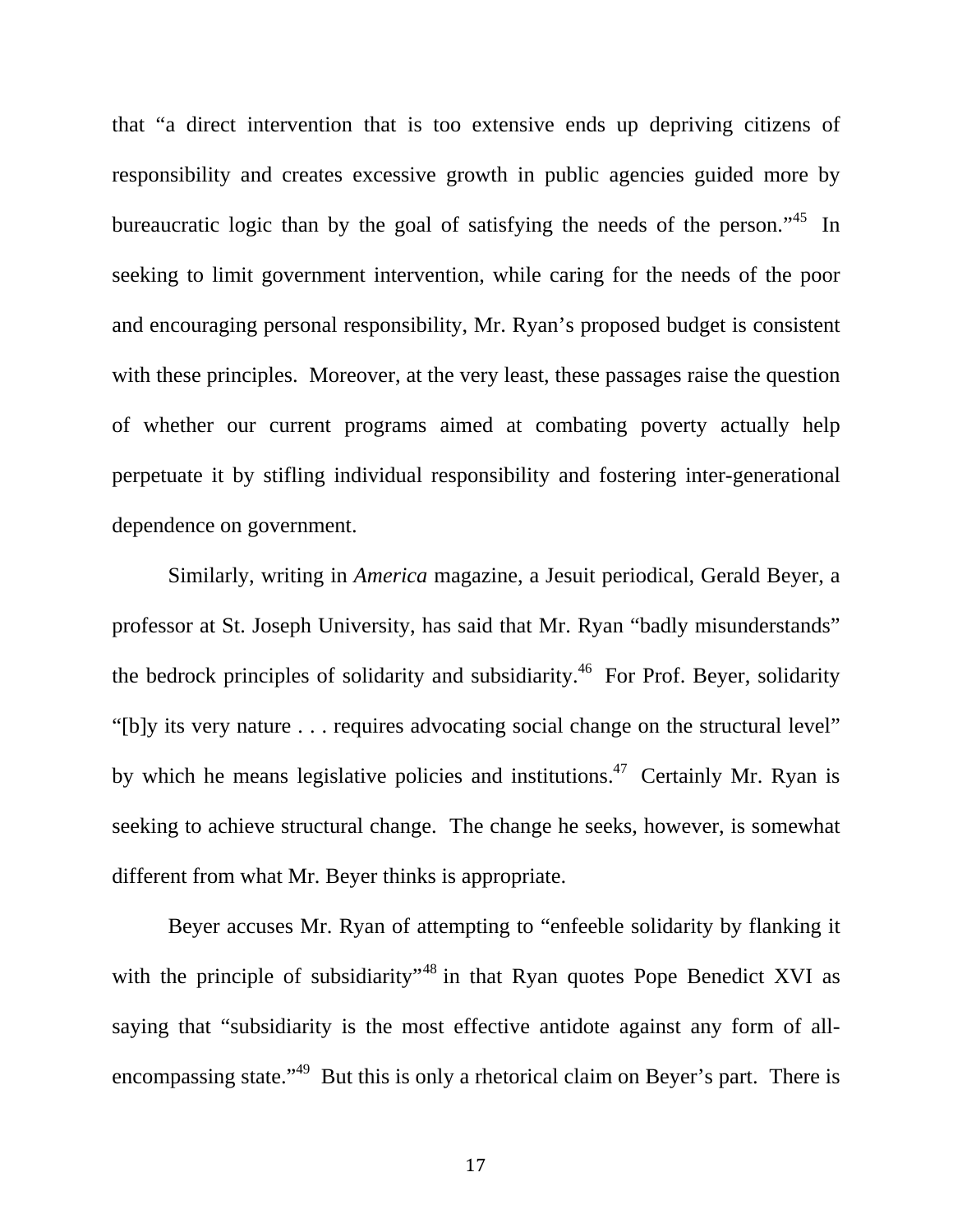no indication that Mr. Ryan is somehow attempting to empty solidarity of its critical bite by pairing it with subsidiarity. Instead, Mr. Ryan is attempting to remain faithful to Pope Benedict's teaching in the American context. Indeed, the Pope makes clear that "[t]he principle of subsidiarity must remain closely linked to the principle of solidarity and vice versa, since the former without the latter gives way to social privatism, while the latter without the former gives way to paternalist social assistance that is demeaning to those in need."<sup>50</sup> The passage from the *Compendium on the Social Doctrine of the Church* that I quoted a moment ago says something very similar:

Solidarity without subsidiarity, in fact, can easily degenerate into a "Welfare State", while subsidiarity without solidarity runs the risk of encouraging forms of self-centred localism. In order to respect both of these fundamental principles, the State's intervention in the economic environment must be neither invasive nor absent, but commensurate with society's real needs. $51$ 

Beyer agrees that "[w]hen possible, it is better for smaller, local groups to solve their problem" but that "Catholic social teaching posits that large entities, including governments, have a responsibility to assist individuals and communities when they cannot effectively solve their own problems" and then asserts that "Ryan's libertarian 'government is the problem' approach" is inconsistent with this teaching. But Ryan nowhere denies "a positive role for government in protecting the economic rights and well-being of people." Instead, Mr. Ryan and Prof. Beyer have a disagreement with one another as to the scope of this role and the means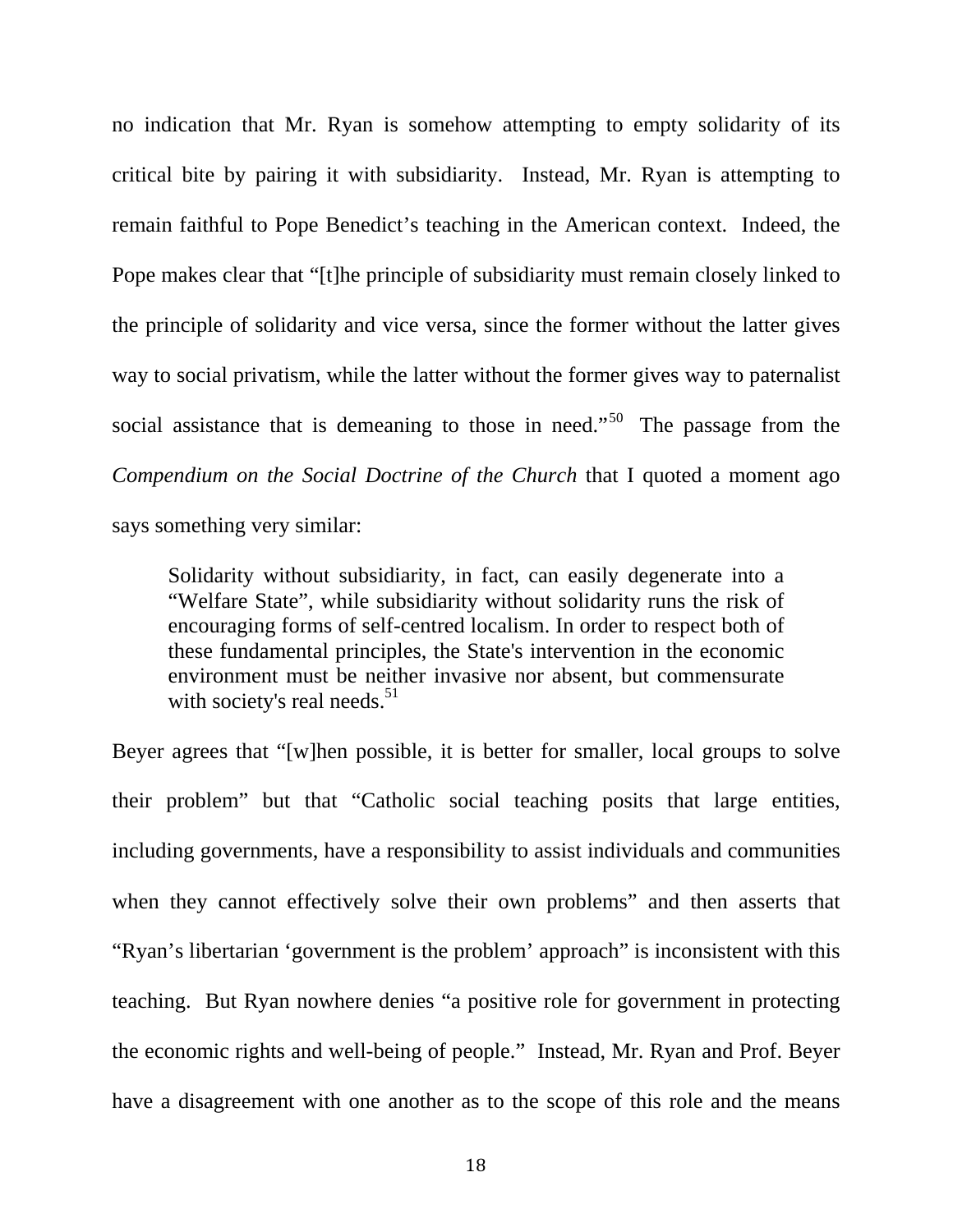whereby it should be exercised. But this is a disagreement with one another. It is not a matter of Mr. Ryan disagreeing with the Church. Rather, disagreement on these specific issues is a disagreement of practical judgment, not unalterable principles.

 Likewise, the *National Catholic Reporter* columnist Sean Michael Winters has accused Mr. Ryan of "libertarianism" which he describes as a "heresy" <sup>52</sup> since he sees it as being at odds with Christ's admonition that we will be judged by how we care for the least of our brethren.<sup>53</sup> Surely, Ryan does stress individual responsibility – which, not coincidentally, is also a strong theme in Catholic social teaching – but Ryan's proposed budget is hardly libertarian. That is, it is hardly libertarian to publicly guarantee the existing Medicare program for those who are 55 years of age and older, and to propose a government sponsored voucher program in which citizens would receive \$8000 adjusted for inflation in the form of a voucher for the purchase of insurance. This is hardly the proposal of someone who believes that all individuals should simply fend for themselves and that the government has no role in helping to ensure their well being.

 Again, I wish to be clear: I am not passing judgment on the merits of Ryan's proposals. They may or may not be the policies that we as a nation should choose to pursue. Instead, I am responding to the claim that these proposals contradict the principles of Catholic social teaching. They do not. And claiming that they do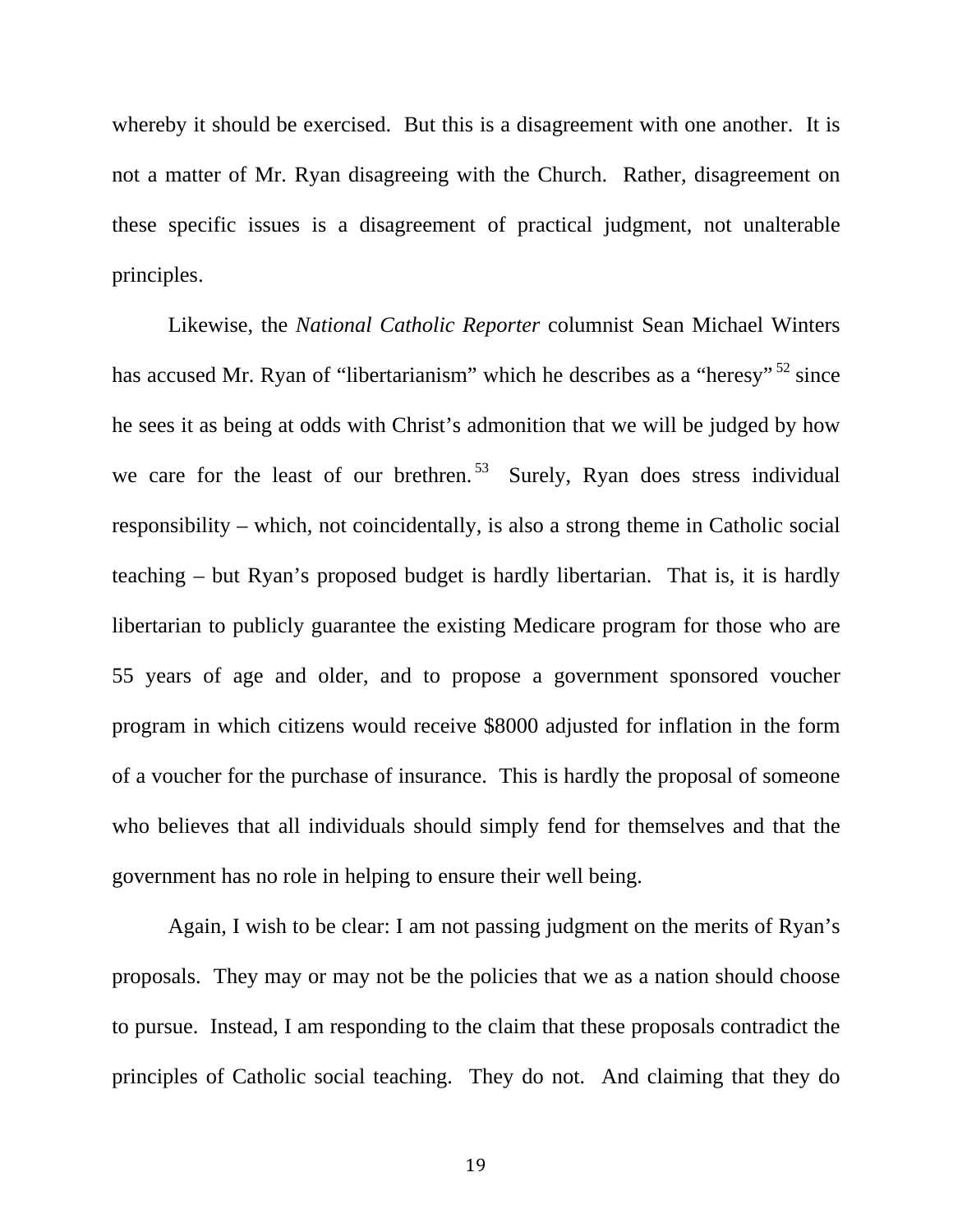undermines the good will that is necessary for dialogue within the Church, even as it contributes to the impoverishment of public discourse more broadly in American society. Dialogue within the Church should be a model for others, not a replica of the hyperbole and superficiality that typifies conversation in the public square today.

 St. Thomas More was a man who was deeply engaged in the world in which he lived as he sought to serve his king and the men and women of the realm while also caring for his own soul's sake, and for that he was recognized as a saint and raised to the glory of the altar. Paul Ryan is not yet a saint, and neither is Joe Biden, and the same could be said of you and me. But this should be our life's ambition – to live with Jesus through all eternity in the endless joy of heaven. Most of us are called to "work out our salvation"<sup>54</sup> by engaging the world as citizens who work for justice and the common good. In attending to this most important task – our life's work – we would do well to study the Church's social teaching as we welcome the Good News into our hearts.

May God give us this grace. Amen.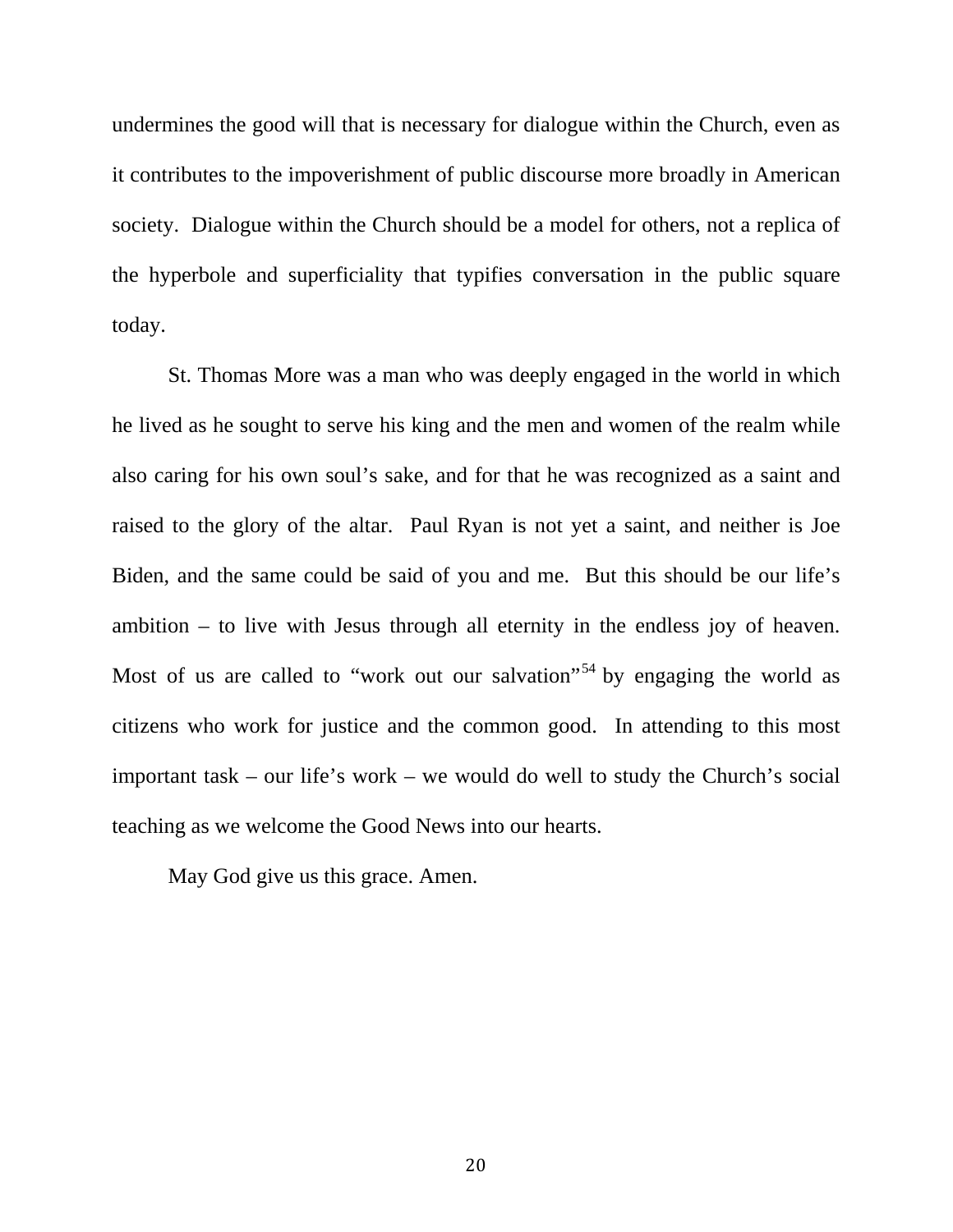<sup>1</sup> E.E. REYNOLDS, ST. THOMAS MORE 299 (1958).

 

<sup>3</sup> Robert J. Spitzer, S.J., "Let Prudence Be Prudence and Doctrine Be Doctrine: The Doctrinal Status of Catholic Social Teaching," *Catholic Social Teaching and Economics* (Plymouth, Michigan: Fellowship of Catholic Scholars, 2011), 187-198.

<sup>4</sup> See, for example, "We do not claim to make these prudential judgments with the same kind of authority that marks our declarations of principle." United States Conference of Catholic Bishops, *Economic Justice for All: A Pastoral Letter on Catholic Social Teaching and the Economy* (Washington, D.C., 1986).

<sup>5</sup> Congregation for the Doctrine of the Faith, *Doctrinal Note on Some Questions Regarding the Participation of Catholics in Political Life* ¶ 7 (Vatican City: Libreria Editrice Vaticana, 2002), 15-16.

6 Pontifical Council for Justice and Peace, *Compendium of the Social Doctrine of the Church* ¶ 568 (Vatican City: Libreria Editrice Vaticana, 2005), 246.

 $<sup>7</sup>$  See, for example, "Decisions about candidates and choices about public policies require clear commitment to</sup> moral principles, careful discernment and prudential judgments based on the values of our faith." United States Conference of Catholic Bishops, *Forming Consciences for Faithful Citizenship: A Call to Political Responsibility from the Catholic Bishops of the United States* (Washington, D.C.: USCCB, 2007), ¶ 50.

<sup>8</sup> The full text of these letters is available at  $\frac{http://www.usccb.org/news/2012/12-063.cfm.}{}$ 

<sup>9</sup> Gaudium et Spes ¶ 4**.**

<sup>10</sup> Hebrews 13:8.

11 Caritas in Veritate ¶ 12**.**

<sup>12</sup> COMPENDIUM OF THE SOCIAL DOCTRINE OF THE CHURCH ¶ 565, p. 245.

<sup>13</sup> Robert J. Spitzer, S.J., "Let Prudence Be Prudence and Doctrine Be Doctrine," 191.

14 Pacem in Terris ¶ 68**.**

- 15 Gaudium et Spes ¶ 74**.**
- 16 Rerum Novarum ¶ 25**.**
- 17 Gaudium et Spes ¶ 42**.**
- 18 Gaudium et Spes ¶ 73**.**

 $2$  1 Thessalonians 5:17.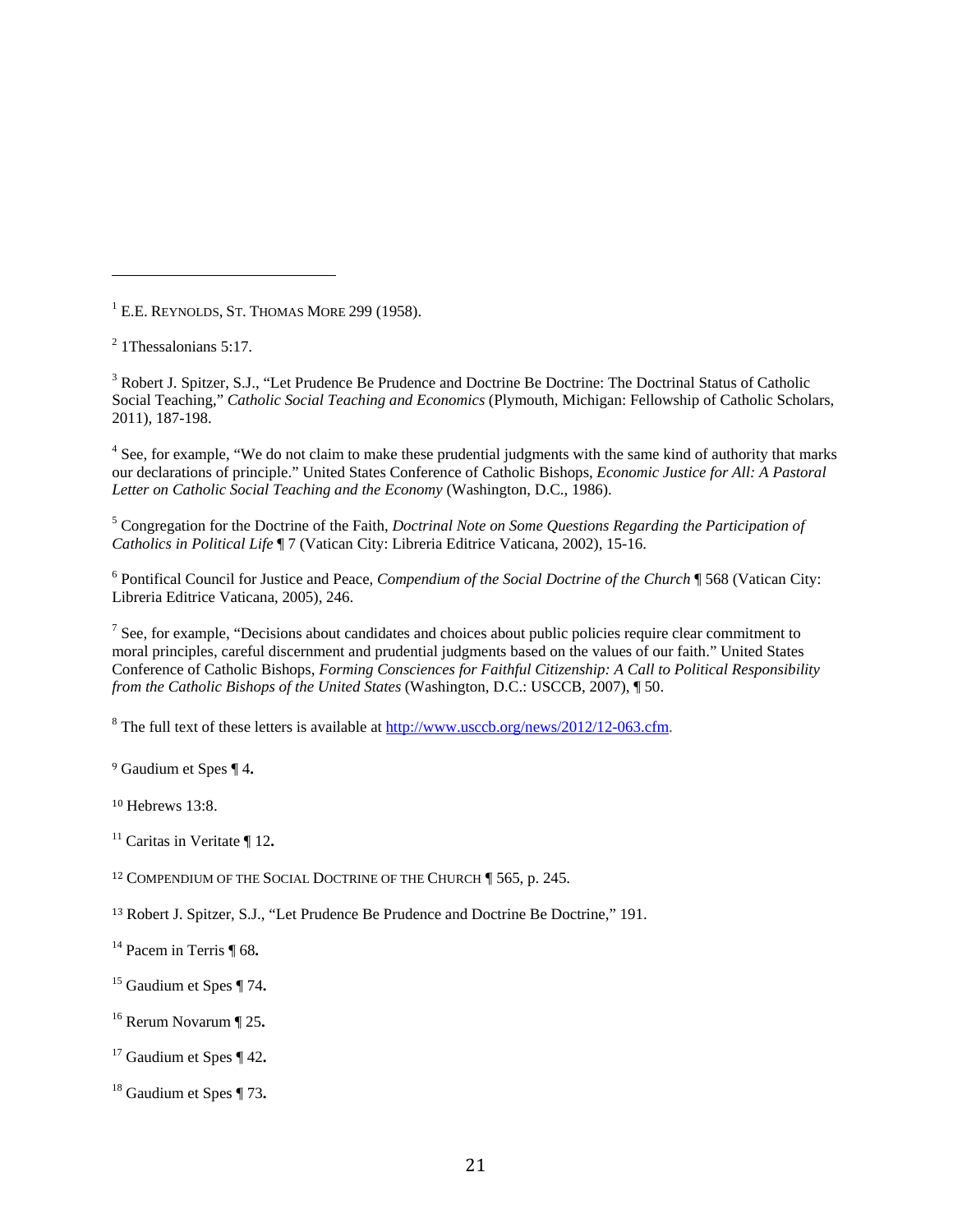19Gaudium et Spes ¶ 75**.**

20 Gaudium et Spes ¶ 73**.**

21 Evangelium Vitae ¶ 70**.**

- 22 Centesimus Annus ¶ 43**.**
- <sup>23</sup> Caritas in Veritate ¶ 9**.**
- 24 Populorum Progressio ¶ 81**.**
- 25 Gaudium et Spes ¶ 63**.**
- 26 Caritas in Veritate ¶ 36; Centesimus Annus ¶ 49**.**

27 Solicitudo Rei Socialis ¶ 38**.**

28 Caritas in Veritate ¶ 38.

<sup>29</sup> See, Thomas J. Paprocki, "Option for the Poor: Preference or Platitude?" *America*, vol. 172, no. 14 (April 22, 1995) 11-14.

 $30$  Caritas in Veritate ¶ 57.

31 Quadragesimo Anno ¶ 79.

 $32$  The other Catholic presidential and vice-presidential candidates identified by year and party are as follows: Al Smith (1928-D), John Kennedy (1960-D), William Miller (1964-R), Thomas Eagleton (1972-D), Sargent Shriver (1972-D), Geraldine Ferraro (1984-D), John Kerry (2004-D), and Joe Biden (2008, 2012-D).

<sup>33</sup> The Commission's website, which includes a link to the Commission's final report, is available at http://www.fiscalcommission.gov.

<sup>34</sup> For example, Erskine Bowles, a Democrat, former chief-of-staff to President Clinton, and a co-chair of the National Commission on Fiscal Responsibility and Reform, has been effusive in his praise of Paul Ryan. *See* Michael Patrick Leahy, *Democrat Erskine Bowles Called Ryan Budget 'Sensible, Straightforward, Serious,'* available at http://www.breitbart.com/Big-Government/2012/08/13/Democrat-Erskine-Bowles-called-Ryan-Budget-Sensible-Straightforward-Serious.

35 Paul Ryan, *Applying Our Enduring Truths to Our Defining Challenge*, available at http://www.ncregister.com/daily-news/applying-our-enduring-truths-to-our-defining-challenge/.

<sup>36</sup> The following summary is taken from THE PATH TO PROSPERITY: A BLUEPRINT FOR AMERICAN RENEWAL, *available a*t http://budget.house.gov/prosperity/fy2013.htm.

 $37$  Paul Ryan, The 2012 Whittington Lecture, available at http://www.nationalreview.com/corner/297054/paul-ryanswhittington-lecture-daniel-foster.

<sup>38</sup> The full text of Ryan's address see id.

<sup>39</sup> Georgetown Faculty Letter to Rep. Paul Ryan, available at https://docs.google.com/document/d/1JRLM7Jh9PnrxptafWYENXdAmxnXd4gQJMYTu3H4TFHA/edit?pli=1.

 $40$  Id.